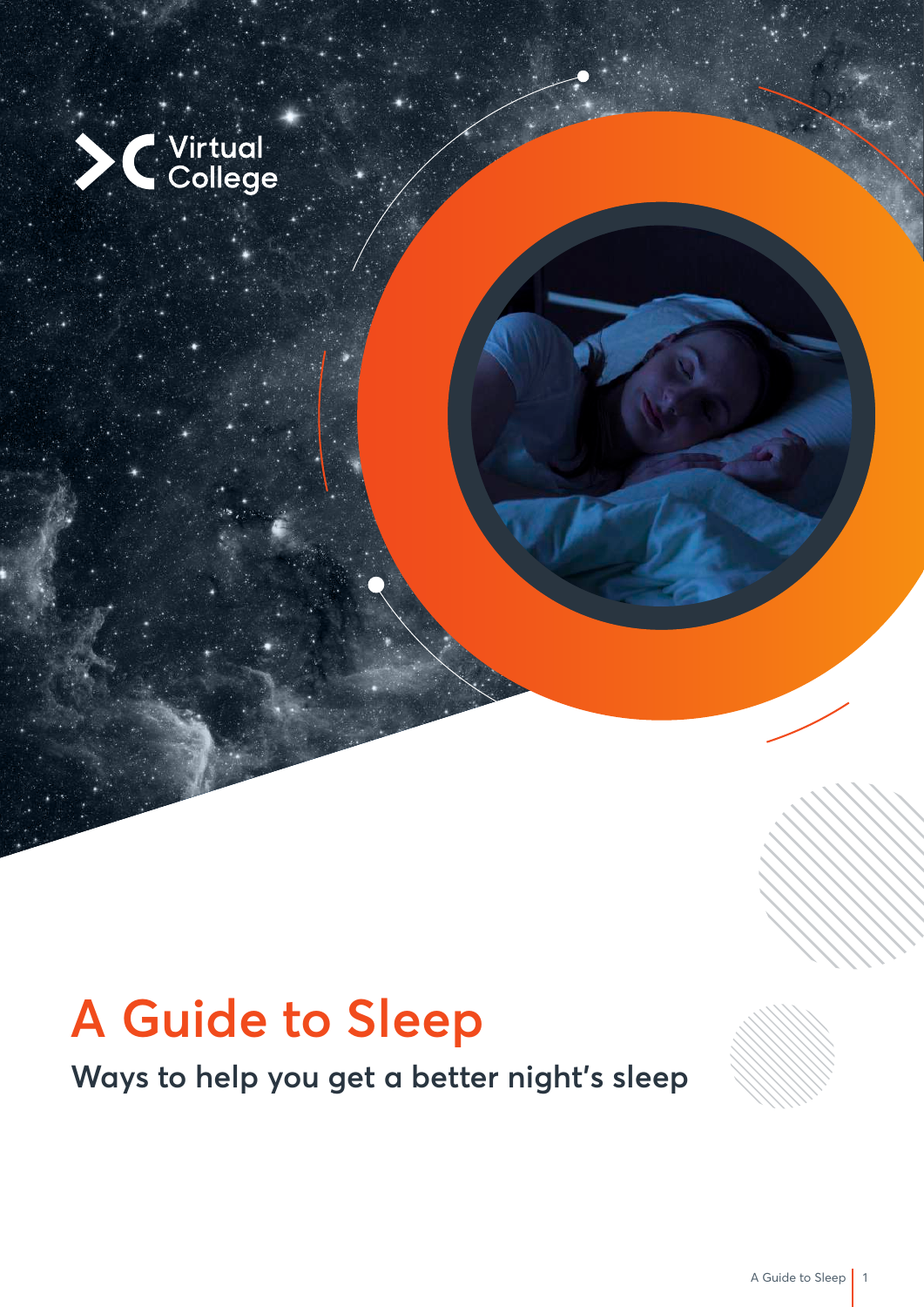The power of sleep is simply mind-boggling. There has been much research\* carried out over the last few decades that has highlighted the incredible benefits that sleep provides. In fact, some scientists are so sure of the healing and positive benefits of sleep that they are urging doctors to prescribe it. (Note, this isn't sleeping pills they're talking about here, but actual good nights' sleep!)

It's helps us form memories, as well as help weed out the information we don't need to store; it helps our creativity and our ability to learn; it boosts our immunity, our metabolic rate, our brain function. It helps our mental and emotional health.

But, on the flip side, impaired sleep can have damaging effects to our health and wellbeing. It affects our energy levels, emotional state, concentration and alertness

(though, worryingly, we don't realise this, often underestimating how impaired our performance is). It has been linked to many neurological and psychiatric conditions, such as Alzheimer's, anxiety, depression, and bipolar. It can also affect every physiological system of the body, contributing to numerous diseases such as cancer, heart disease, infertility, obesity and diabetes.

It doesn't sound good, does it? Yet many of us suffer from bad nights' sleep, and getting to sleep (and staying asleep!) can be a struggle. We certainly don't get the recommended eight hours a night. So, what can we do to improve our chances?

\* The wonderful and eye-opening book *Why We Sleep* by Matthew Walker outlines all the latest research. Highly recommended.

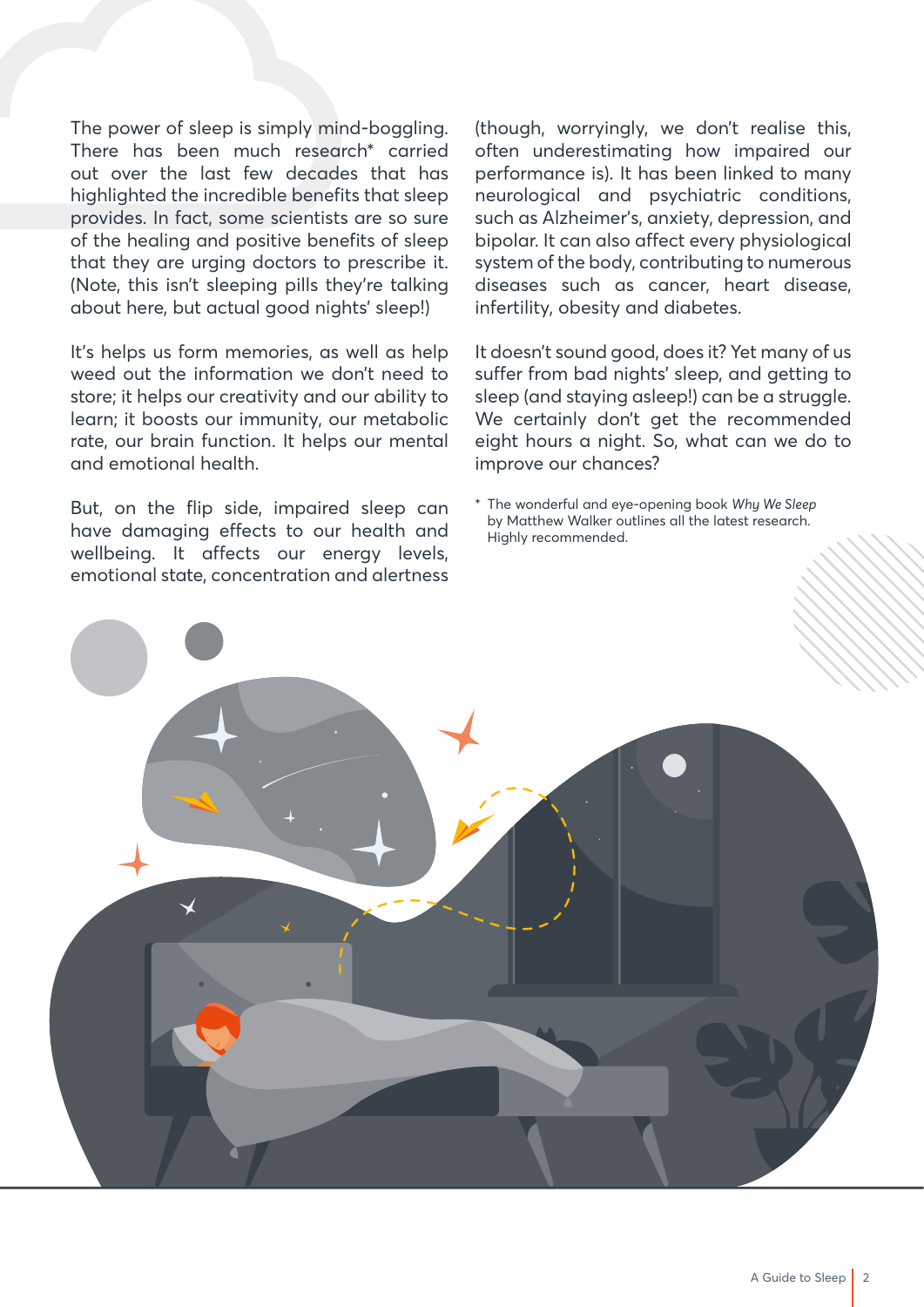# **Top tips for better sleep**

## **Are you a 'morning lark' or 'night owl'?**

Whether you are a morning person or someone who thrives more in the later hours of the day will affect how and when you sleep. This is down to our internal rhythm and it's different for everyone. It isn't something we can change; in fact, it's strongly determined by our genes. But understanding your rhythm will give you insight into when you work and function best, and maybe give you ideas of how to structure your days, including when you should aim to sleep.



#### **Keep regular sleeping hours**

Try to establish a regular sleeping pattern by going to bed and waking up at roughly the same time. By setting a routine, you are preparing your brain and body for sleep and letting yourself know that it's time to wind down.

## **Create a restful sleeping environment**

Try and keep your bedroom a peaceful place by controlling the noise, light, temperature and keeping it free of any distractions. Dark, cool, gadget-free environments are the way to go. If you have pets that sleep on your bed, consider keeping them out of your bedroom as this may interrupt your sleep during the night.

#### **Make sure your bed is comfortable**

If you suffer from lower back pain, use pillows to ease the pain and help you have a more comfortable sleep. It might also help to keep your neck in a neutral position to maintain a proper posture which reduces the probability of neck pain, which can impact on your sleep.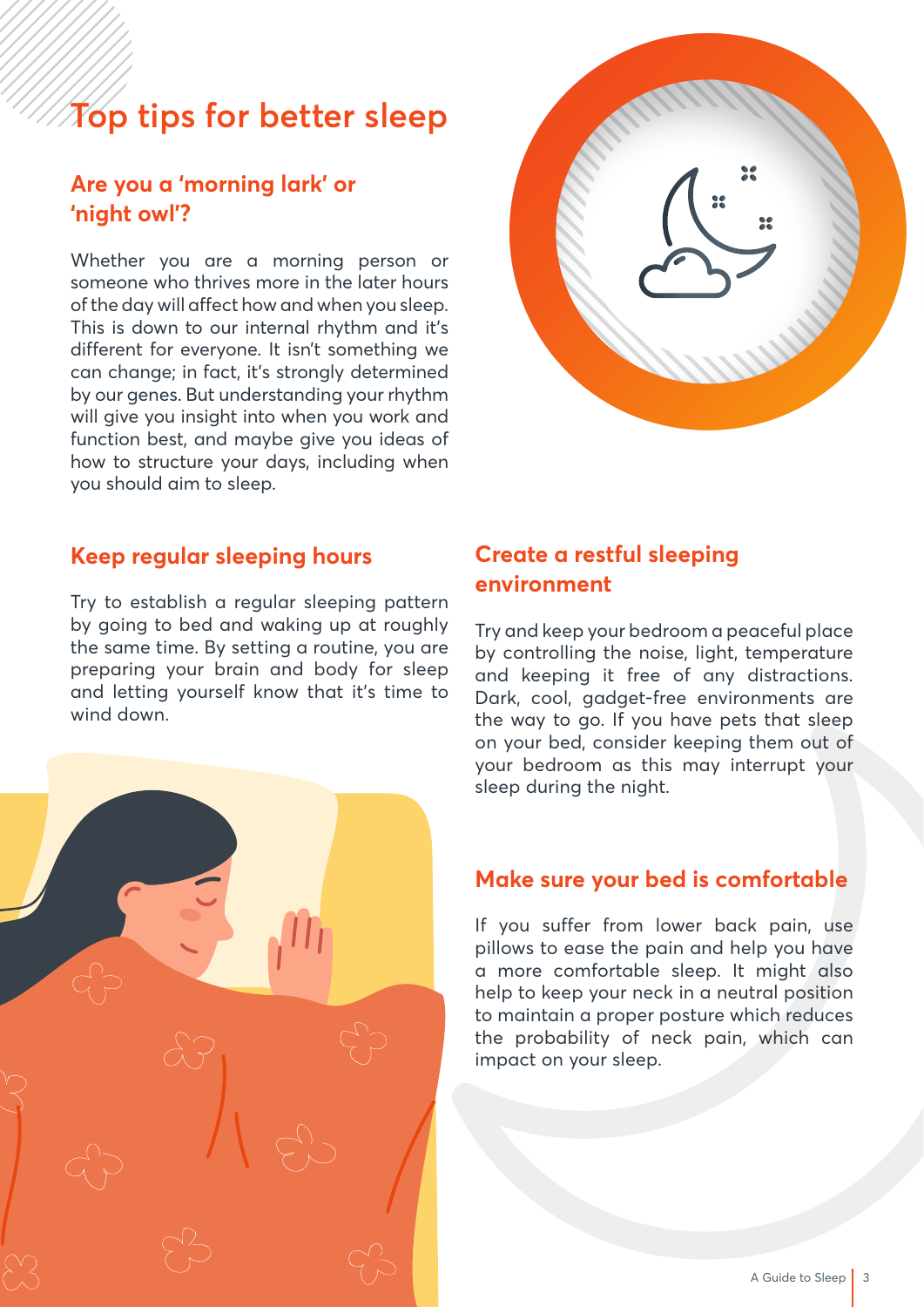

#### **Exercise regularly**

Regular exercise reduces the risk of insomnia. Studies show that getting thirty minutes of exercise at least five days a week is enough to significantly improve sleep quality.

## **Don't overindulge**

Top Tip

Heavy, rich, fried or spicy foods may trigger indigestion and carbonated beverages and citrus fruits may also interfere with your ability to sleep.

#### Top Tip

Avoid working out in the three hours before bedtime.



# **Cut down on caffeine, nicotine and alcohol**

Caffeine, alcohol and nicotine can all disturb your sleep patterns and, therefore, it is important to reduce consumption in the lead up to going to sleep. Watch out for hidden sources of caffeine such as chocolate and tea.



# **Back off blue light**

Try to choose light, easily digestible snacks before bedtime like crackers and

cheese, fruit, or cereal with milk.

It has been shown that the use of bright screens on laptops, phones and even digital clocks can negatively affect sleep.